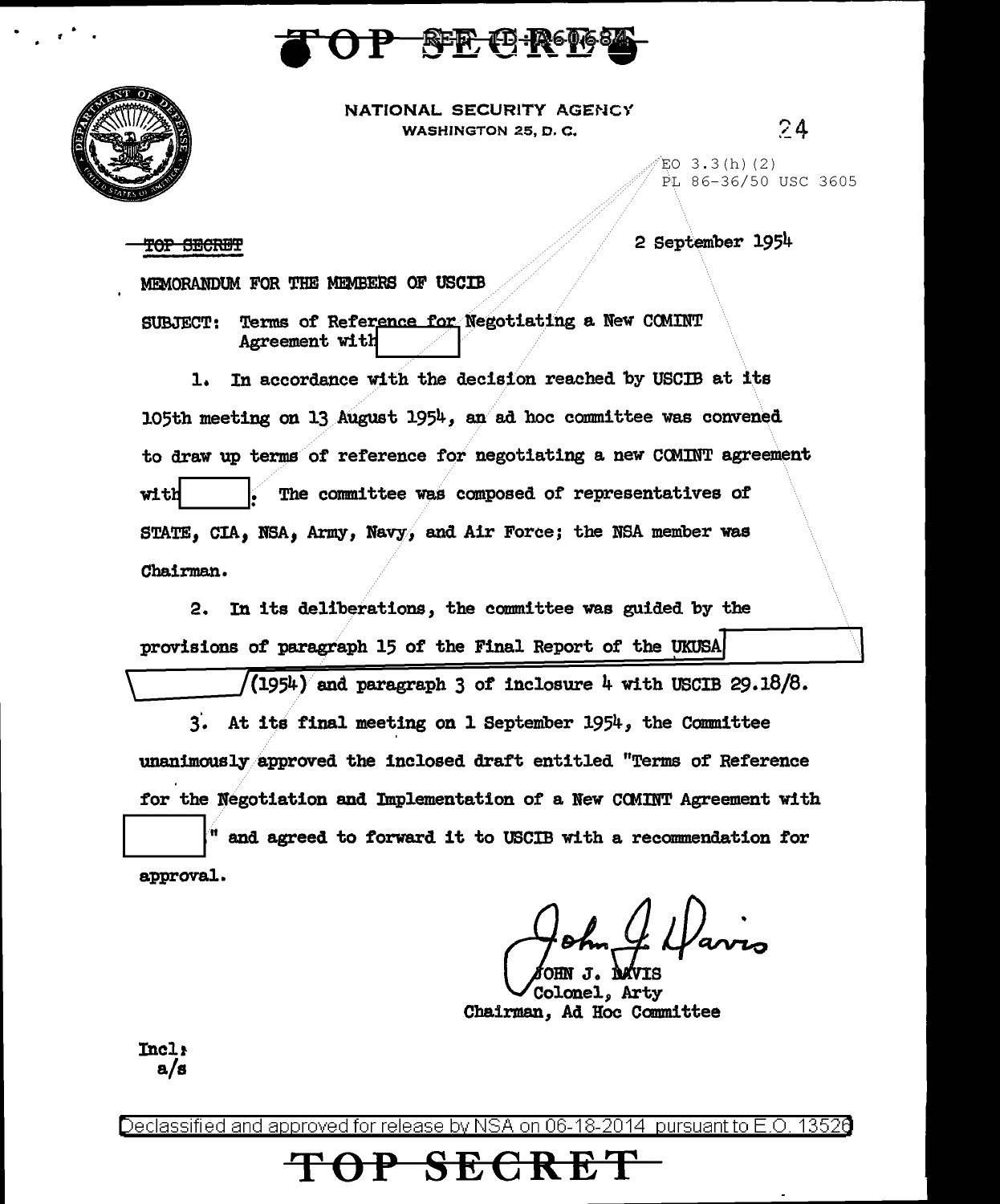### $\left\{ \text{P} \right\}$   $\mathbf{P}^{\text{REF}}$   $\mathbf{R}$   $\mathbf{R}$   $\mathbf{R}$

EO  $3.3(h)$  (2) PL 86-36/50 USC 3605

**TOP SECRET** 

1 September 1954

#### TERMS OF REFERENCE FOR THE NEGOTIATION AND IMPLEMENTATION OF A NEW COMINT **AGREEMENT WITH**

#### PHASE I - INITIAL APPROACH

1. An initial approach will be made by a representative of the Director of Central Intelligence to the Chief of the

to obtain his concurrence to certain general principles and to make arrangements for a conference to draw up an expanded U.S. COMINT Agreement. The CIA representative will make statements to the following effect:

That the U.S. COMINT authorities have approved policy a. which permits a new and expanded relationship with the the COMINT field.

That through this new relationship the could ъ. expect the answers to the technical questions previously posed by them and a good deal more as well, as the U.S. is now willing to enter into an extensive technical exchange on the problems being worked by the

c. That in return for this, the U.S. has certain requirements for reports and materials which it would expect the to fulfill to the best of their ability. Listed in Tab A is a summary of major U.S. requirements.

d. That if the above is acceptable to the in. principle, the U.S. suggests that a conference be planned for the drawing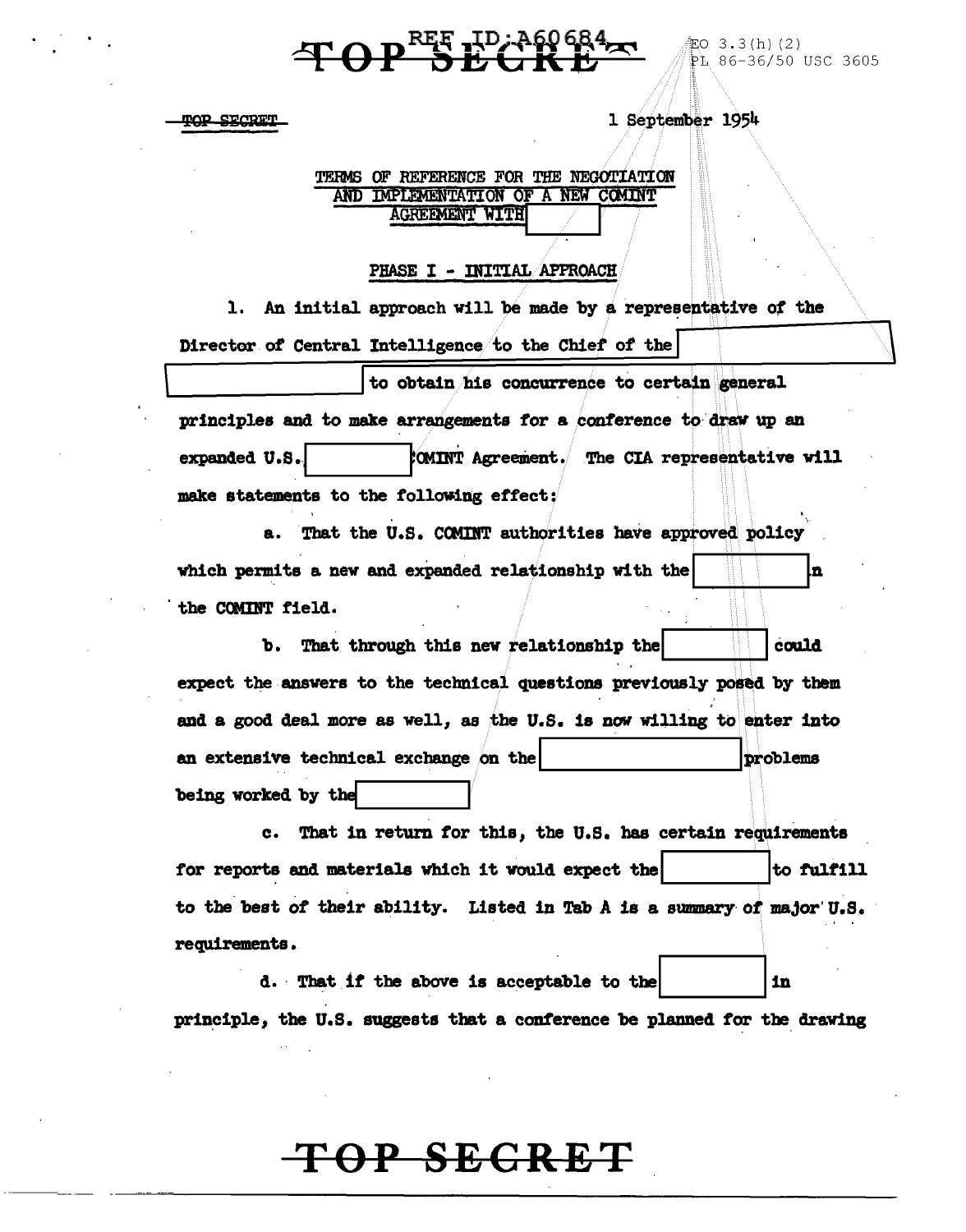# $TOP \overset{\text{REF ID}: A60684}{SECRE}$

!Eo 3.3(h) (2)

PL 86~36/50 USC 3605

#### TOP SECRET

up of an agreement. That the U.S. would welcome  $\parallel$ .... I suggestions as to the exact form such an agreement should take and on the timing of such a conference. For the conference, the U.S. would send qualified CCMINT technicians to participate and to elaborate on the technical details of exchange.

e. That the U.S. places such high hopes on this technical exchange that it is willing to assign a fully qualified COMINT technician td. to carry on liaison with members of the  $|$  COMINT Service, provided a mutually acceptable arrangement can be agreed.

f. That, since this new relationship, as envisaged by the U.S., will involve the exchange of unusually sensitive information, there will *ot* course have to be certain mutual. limitations and safeguards for the protection of both the information exchanged and the fact of the relationship itself. In this connection, as a prelude to the conference, the U.S. COMINT authorities would like assurances that the CCMINT Service and other users of CCMINT in  $\vert$  will conform to certain minimum standards, already practiced by the U.S., which are herewith being provided (Attached as Tab B).

2. In addition to the above, the CIA representative will endeavor to elicit information as to the decision on the relative roles in COMINT that  $\frac{1}{\sqrt{1-\frac{1}{\sqrt{1-\frac{1}{\sqrt{1-\frac{1}{\sqrt{1-\frac{1}{\sqrt{1-\frac{1}{\sqrt{1-\frac{1}{\sqrt{1-\frac{1}{\sqrt{1-\frac{1}{\sqrt{1-\frac{1}{\sqrt{1-\frac{1}{\sqrt{1-\frac{1}{\sqrt{1-\frac{1}{\sqrt{1-\frac{1}{\sqrt{1-\frac{1}{\sqrt{1-\frac{1}{\sqrt{1-\frac{1}{\sqrt{1-\frac{1}{\sqrt{1-\frac{1}{\sqrt{1-\frac{1}{\sqrt{1-\frac{1}{\sqrt{1-\frac{1}{\sqrt{1-\frac{1}{\sqrt{1-\frac{1}{\sqrt{1-\frac{1$ 

#### PHASE II - NEGOTIATION

3. The following specific principles will govern the negotiation with the  $\qquad \qquad$  of a new COMINT agreement:

2

#### **OP SECR**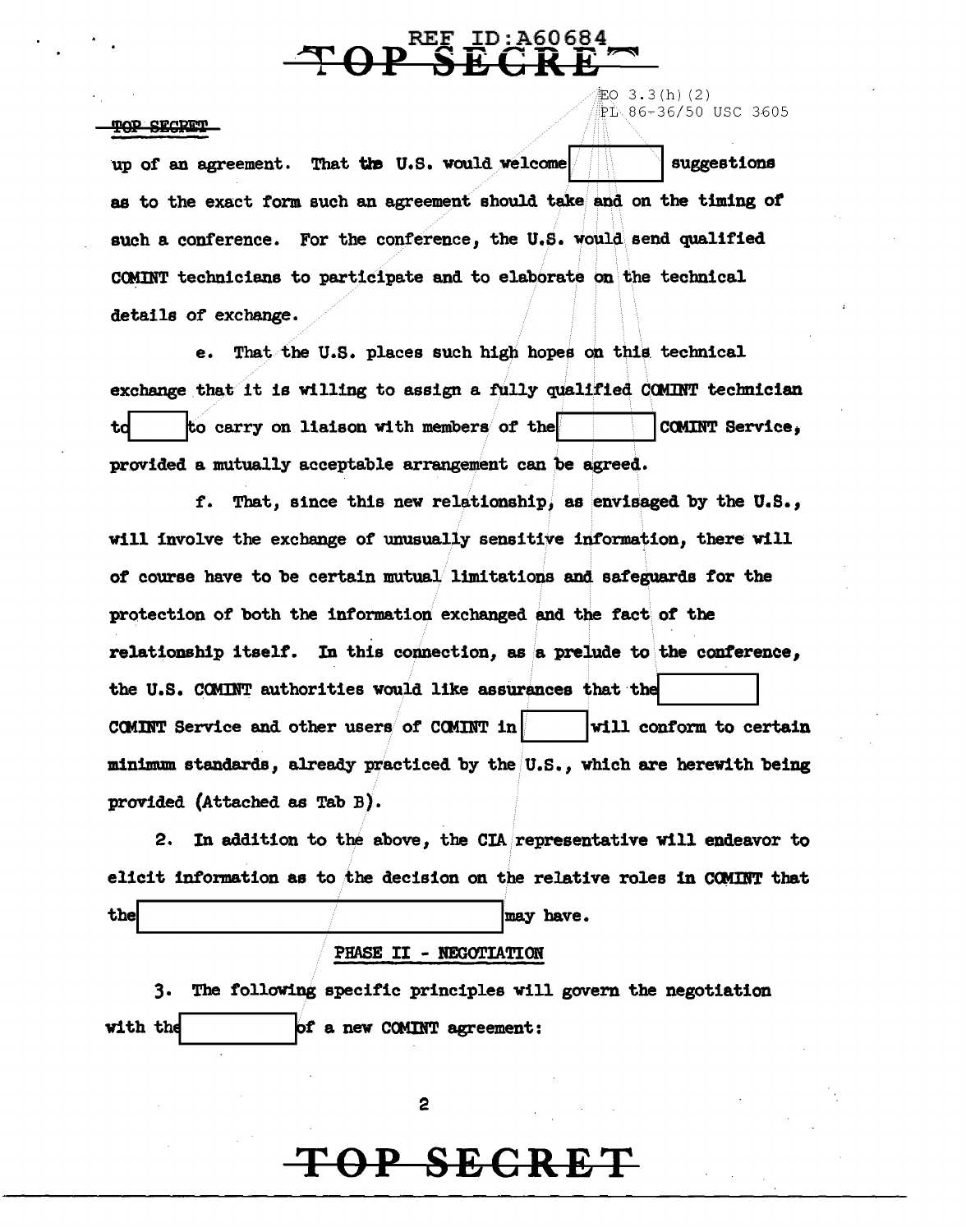### **P SEE ID: A60684-**

TOP SECRET

記0 3.3(h)(2)<br>ヹエ 86-36/50 USC 3605

a. As approved by USCIB 29.18/8, the Director of Central Intelligence will be responsible for the negotiation of a new COMINT In accordance with para. 15 of the UKUSA agreement with the Conference Report (Attached as Tab C) and the technical specifications determined by the Director, NSA.

b. NSA representatives will participate with the CIA representatives at the negotiations and, within the limitations of Tabs D and E, will determine the precise technical nature of the collaboration with

c. The negotiators will attempt to ascertain that, under this ctually represents all COMINT actrvities. new agreement, the re invited to join the SHAPE 'Y' organizad. When the tion, the Director, NSA, will be identified. Therefore, the NSA representatives at the negotiations will be introduced as representing the head of the COMINT collection and production Agency in the U.S.

The negotiators will endeavor to fulfill all the objectives and requirements set forth in Tabs F and D.

f. The negotiators will endeavor to obtain agreement that the NSA Liaison Officer to be stationed in may have direct and frequent (at least twice a week) contacts with COMINT technicians. Such contacts will be a pre-requisite for the new COMINT agreement with the but the requirement will be satisfied provided the

can make the contacts in some secure place, not necessarily actual COMINT installations, where full discussions, papers, and exchange of materials and ideas may take place.

3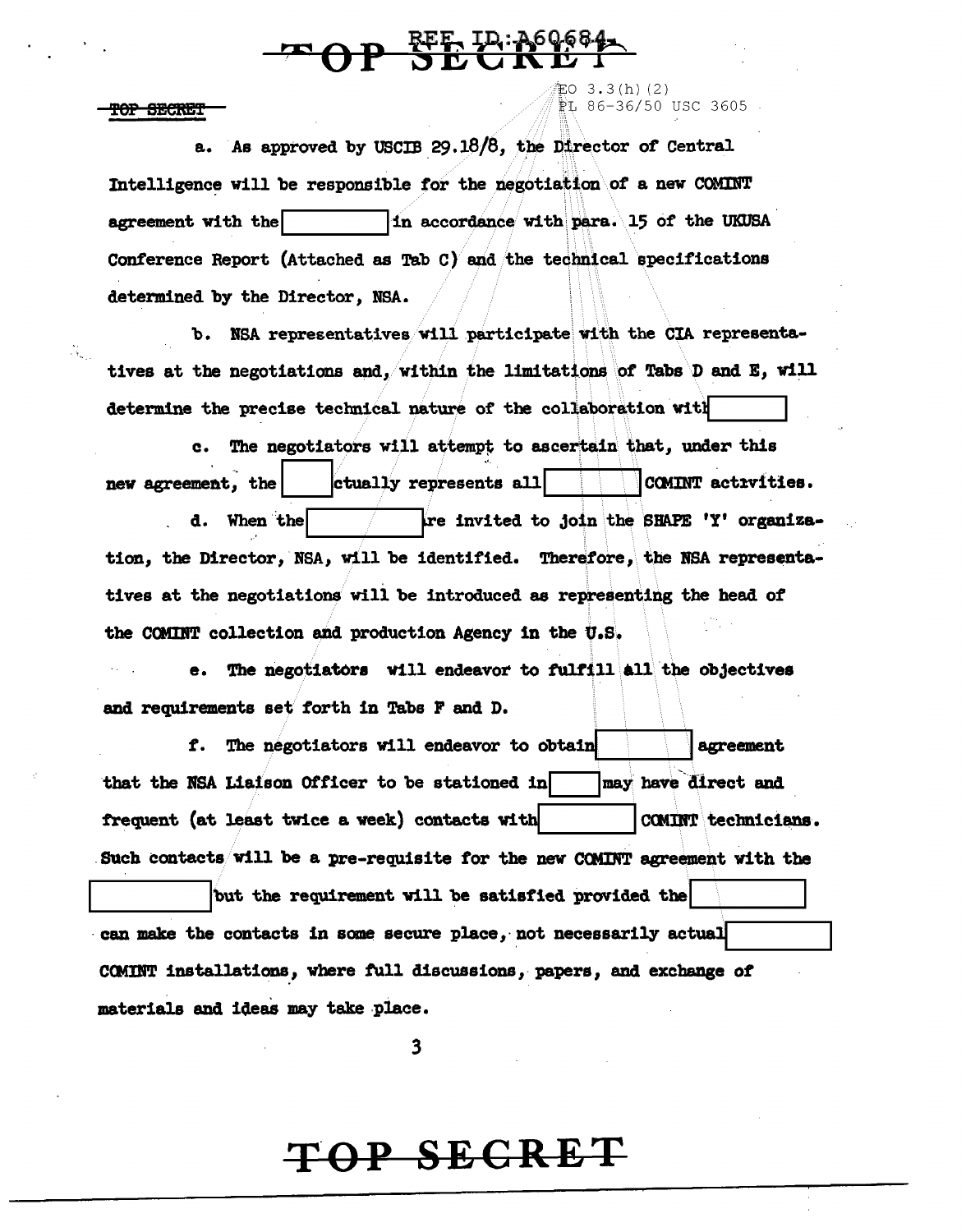### **PER P ROLEGEA**

[PL 86-36/50 USC 3605

#### TOP SECRET

g. The negotiations should take place in  $\frac{2}{\pi}$  on a date mutually acceptable to the  $and$  the U.S., preferably in October 1954. h. Obtaining of **lapproval** to passing copies of their material to the U.K. and revelation of UKUSA collaboration will be in accordance with para. 15c of the UKUSA Conference Report (See Tab C).

1. For the guidance of the negotiators, detailed minimum security standards will be prepared at a later date and will be as agreed by the Ad Hoc Committee. They will be attached as Tab G.

#### PHASE III - IMPLEMENTATION

4. It is considered that, at the outset,  $\frac{1}{1}$  ... ... | authorities will consider the new COMINT agreement as an unusually delicate matter and will desire that it be implemented on as inconspicuous a basis as possible. It is considered further that, in the development of this collaboration, the **will**, of necessity, handle it in a manner similar to existing  $\vert$   $\vert$  . Fu.s. intelligence relations. The program for implementing this new agreement may, therefore; have to accommodate both  $(1)$  this situation in  $\qquad$  and  $(2)$  the U.S. desire that it be handled apart from other intelligence relations, but without detriment to vital non-COMINT intelligence relations. Accordingly, the new agreement will be implemented as follows:

a. The Director, RSA, will be responsible for the conduct of CCMINT collaboration with the  $\vert$  in accordance with the terms of this new agreement. Present CIA commitments for the provision of cash and

4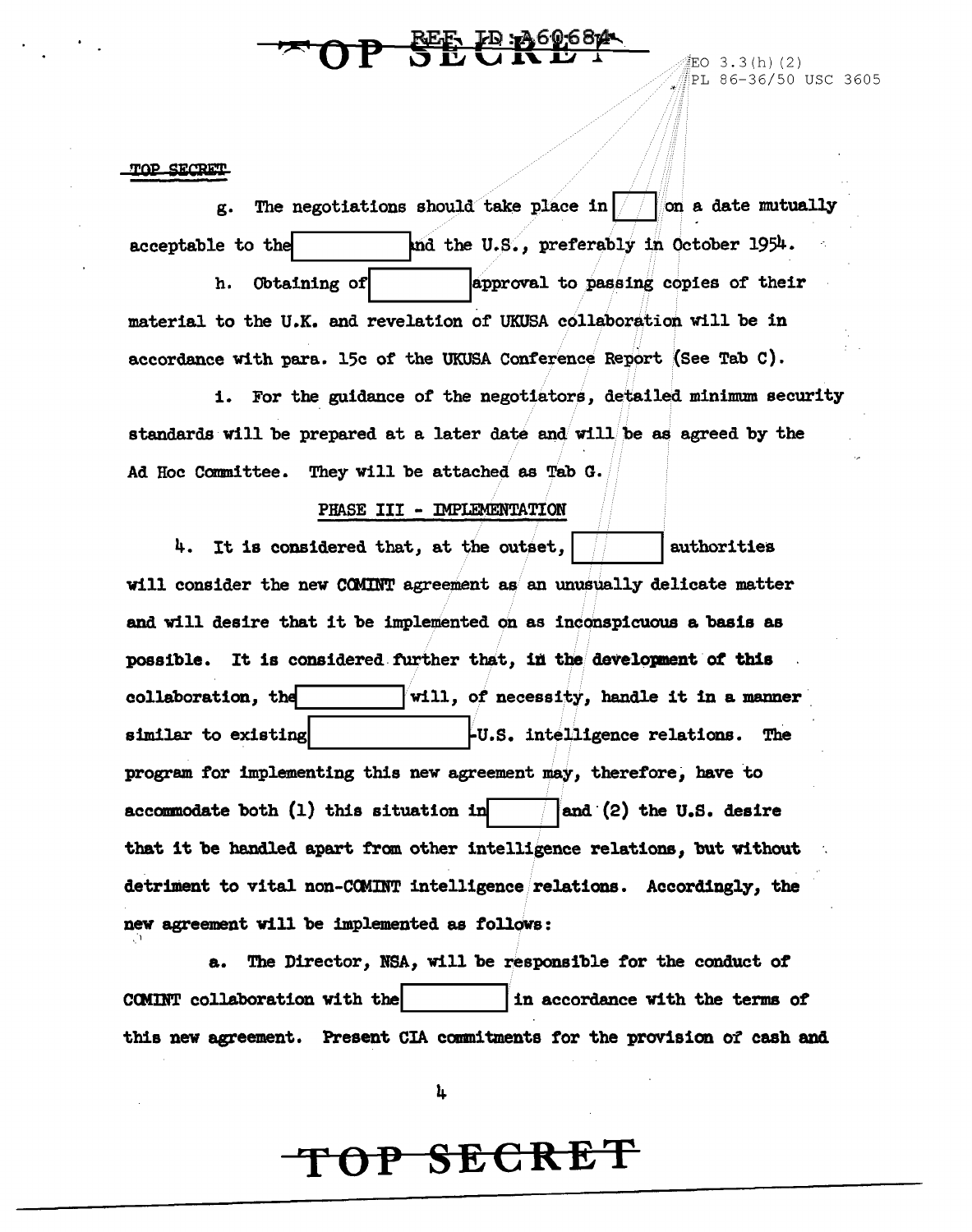# **TOP SEGREE REPAIR**

#### EO 3.3(h)(2)<br>PL 86-36/50 USC 3605

#### **TOP SECRET**

will be met under arrangements approved equipment to the specifically by the Director of Central Intelligence.

b. The Director of Central Intelligence will assist the Director, NSA. in the development of this COMINT collaboration. The Director of Central Intelligence will be responsible for assuring that COMINT arrangements are separate from non-COMINT arrangements, insofar as practicable.

c. The Director of Central Intelligence and the Director, NSA, will resolve any conflicts between COMINT and non-COMINT arrangements.

d. The foregoing responsibilities will be discharged in by the NSA Liaison Officer and the Senior CIA Representative respectively and as follows:

(1) Each will keep the other fully informed as to the development of the COMINT arrangements on the one hand and, on the other, as to those problems which may arise in connection with the inter-relationship of COMINT and non-COMINT arrangements. (In Washington the Director, NSA, and the Director of Central Intelligence will keep each other similarly informed.)

(2) In assisting the NSA Liaison Officer, the Senior CIA Representative will establish the pattern for NSA contact with authorities on a basis mutually acceptable to themselves and the

 $(3)$  In any instance when, in the judgment of the CIA Representative in an action on the part of the NSA Liaison Officer in the conduct of COMINT collaboration would adversely affect vital non-COMINT

5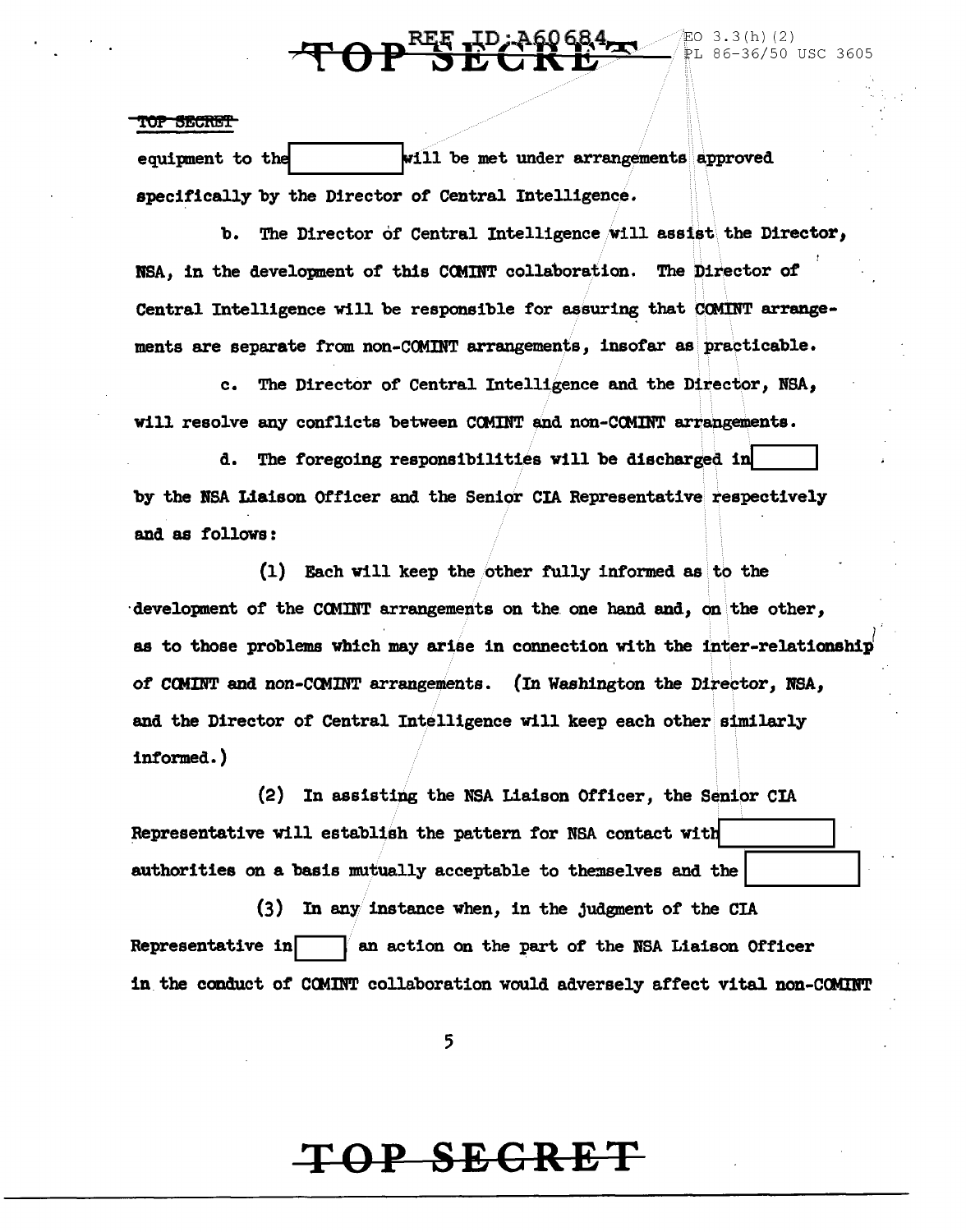# $\mathcal{F} \Theta \mathbf{P} \mathbf{E}^{\text{RF}}$

#### TOP SECRET

arrangements, such action will be suspended or held in abeyance pending resolution of the matter by the Director of Central Intelligence and the Director */* NBA,

(4) The NSA Liaison Officer Will have a private crypto• channel for direct communication with the Director, NSA. This channel will be the exclusive channel for passing communications which must be handled in COMINT channels only. (4) The NSA Liaison Officer Will have a private crypto-<br>channel for direct communication with the Director, NSA. This channel<br>will be the exclusive channel for passing communications which must be<br>handled in COMINT channel

> $EO$  3.3(h)(2) PL 86-36/50 USC 3605

6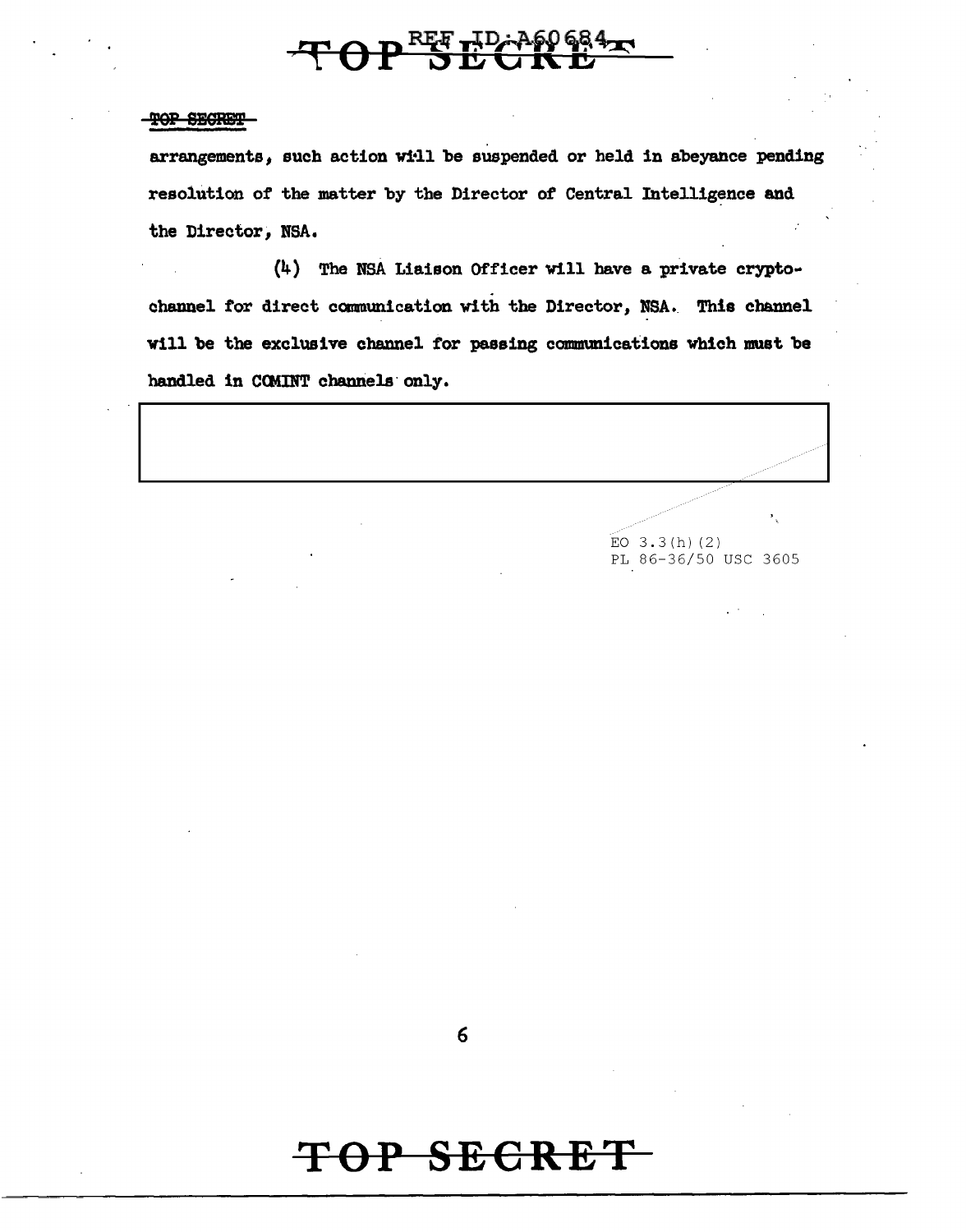| TOP SECRES    |                       |                                                     |                                                                                                                                        |  |
|---------------|-----------------------|-----------------------------------------------------|----------------------------------------------------------------------------------------------------------------------------------------|--|
|               | WHICH                 |                                                     | SUMMARY OF MAJOR U.S. COMINT REQUIREMENTS<br>COULD BE EXPECTED TO FULFILL                                                              |  |
| ı.            |                       |                                                     | A limited intercept search and development program to determine                                                                        |  |
| the extent of |                       |                                                     |                                                                                                                                        |  |
|               |                       |                                                     | above and beyond their normal coverage assignments.                                                                                    |  |
| 2.            |                       |                                                     |                                                                                                                                        |  |
|               |                       |                                                     |                                                                                                                                        |  |
|               |                       |                                                     |                                                                                                                                        |  |
|               |                       |                                                     | 3. It is estimated that approximately 100 additional                                                                                   |  |
|               |                       |                                                     | intercept operators will eventually be required to accomplish 1 and 2<br>above, in addition to maintaining present intercept coverage. |  |
| 4.            | Improved D/F support. |                                                     |                                                                                                                                        |  |
| 5.            |                       |                                                     | Increased speed in forwarding of material, together with complete                                                                      |  |
|               |                       | copy of traffic now forwarded in skeletonized form. |                                                                                                                                        |  |
|               |                       |                                                     | 6. Spot reports of significant developments noted in                                                                                   |  |
|               |                       |                                                     | daily intelligence summaries (Intsum) to                                                                                               |  |
|               |                       |                                                     | supplement the point-of-intercept reports of communication activity now                                                                |  |
|               |                       |                                                     | provided (Tecsum), and a modification of the point-of-intercept reports                                                                |  |

 $\mathcal{L}(\mathcal{E})$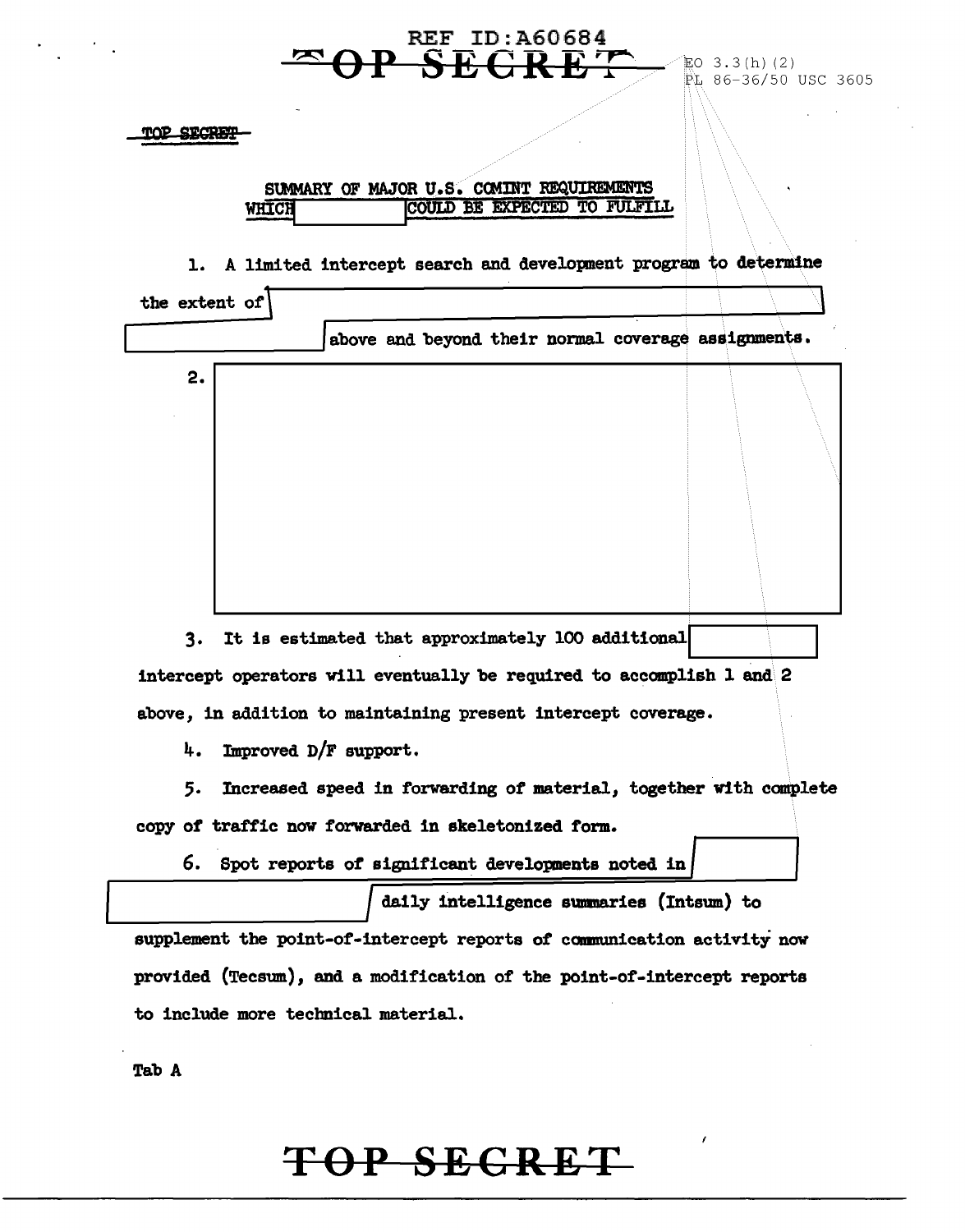#### MINIMUM SCANDARDS FOR THE SECURITY AND DISSEMINATION OF COMINT

**REF ID:A60684 SECRE** 

COMINT, as used herein, refers to all information derived from ı. the processing of traffic procured by listening to foreign communications, including voice transmisshons, for the purpose of producing intelligence. It includes raw traffic, end-products, technical material, methods and techniques, working documents, and other special material used in its production. It also includes intelligence reports and summaries based on COMINT unless the information is so generalized that it cannot be traced back to a particular item of COMINT or to COMINT in general.

2. Each Government will designate a national authority to deal with all questions of COMINT security and enforce these principles.

3. Before an ind<sub>ividual</sub> in any capacity has access to COMINT, he must be screened in acco<sub>rdance</sub> with standards and procedures established by the national authority and cleared as being of unquestioned loyalty. The screening must be as thorough as possible and at least as thorough as that given to individuals having access to TOP SECRET information of similar sensitivity. In addition to such clearance, these individuals must be specifically nominated by the national authority to have access to COMINT information.

4. Prior to being given  $\epsilon$  ccess to COMINT, each individual will be indoctrinated for COMINT by a special warning on the sensitivity to compromise of COMINT sources and will b<sub>'</sub> required to sign a document drawing

TOP SECR

Tab B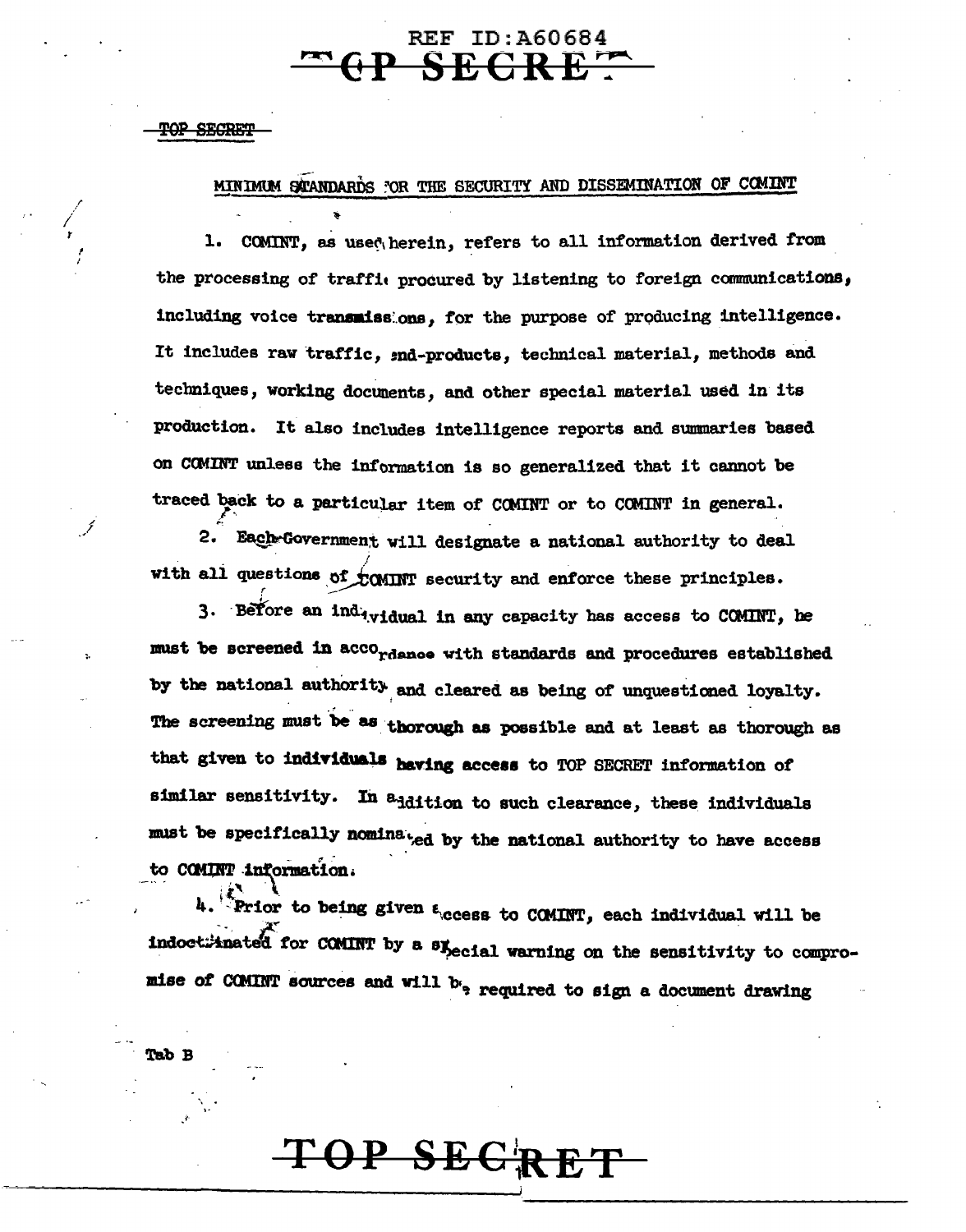$\mathbf{P} \overset{\text{RKF}\rightarrow\text{ID}}{\longrightarrow} \mathbf{R} \overset{\text{RQ}}{\longrightarrow} \mathbf{R} \overset{\text{RQ}}{\longrightarrow} \mathbf{R}$ 

attention to his special responsibility for safeguarding COMINT information and to the consequences provided if, either by intent or negligence, he allows COMINT information or material to come to the notice of unauthorized persons. It must be stressed that there is no time limit, in that the .information must be safeguarded indefinitely.

5. Distribution of COMINT must be on the need-to-know principle, i.e., each item of COMINT information or material shall be made known only to those COMINT indoctrinated individuals who require it in the performance of their duties. Control lists of individuals indoctrinated for COMINT will be maintained by each government. The number of indoctrinated individuals will be kept to the minimum consistent with essential intelligence and operational needs.

6. All possible steps will be taken to prevent the risk of capture or interrogation of COMINT indoctrinees by enemies or potential enemies. In general, no risks should be taken other than those necessary *tor* the efficient performance of their duties.

1~ The greatest care must be taken not to betray CCMINT success by actions based on it. The source should on no account be needlessly risked.

8. Each government will observe mutually agreed minimum standards with respect to classification, transmission and physical security of COMINT.

2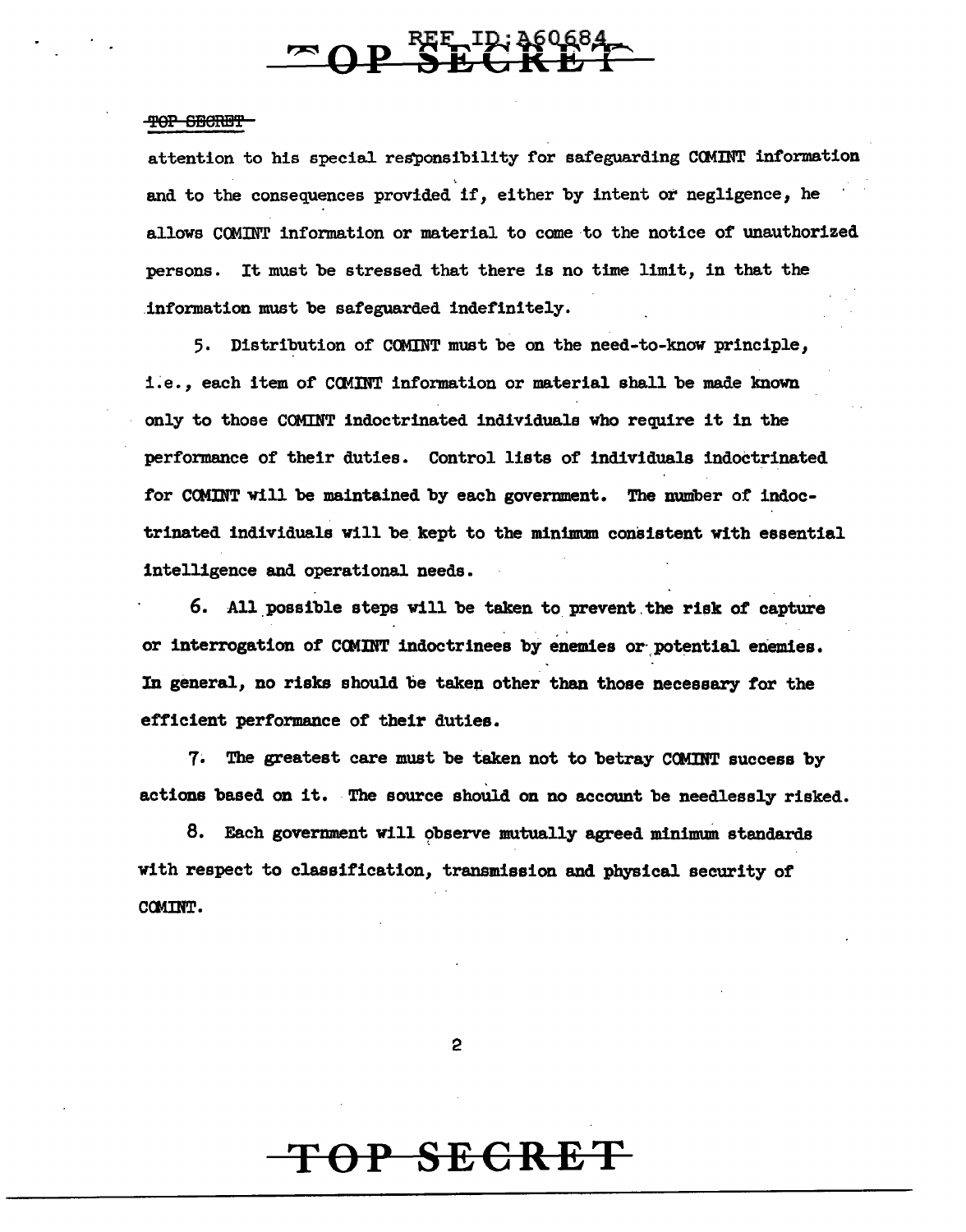EO  $3.3(h)$  (2)  $E186-36/50$  USC 3605

#### EXTRACT FROM RECOMMENDATIONS OF UKUSA 12-21 JULY 1954

**REF ID:A60684 ECRE** 

15. Specific agreements in respect of future UKUSA Comint negotiations and arrangements with

It is agreed in respect of developing the required expanded UKUSA Comint arrangement with

- The U.S. shall be the UKUSA channel for the negotiation and a) conduct of arrangements with (See sub-paragraph  $(1)$  below).
- b) The U.S. offer of technical Comint assistance to the  $\left| \right|$  shall be made contingent on *lagreement* to UKUSA exchange of all Comint materials provided by the to the U.S.
- c) UKUSA collaboration will be revealed to the h۵ follows:
	- (1) The U.S. will request permission of the to pass the materials received from them to the U.K. in order to fulfill the request made previously.
	- (ii) The U.S. will state that, in return for this permission, the U.S. will incorporate
	- (iii) The U.S. will state further that the above will be done with the knowledge and consent of the U.K.
	- (iv) The U.S. will inform the U.K. beforehand of the intended timing of this move so that the U.K. can thereafter confirm to the appropriate | authorities that the U.S. approach was made with U.K. knowledge and approval.
- d) For the conduct of UKUSA Comint arrangements with the Director, NSA shall be free to station a Senior Comint representative Tbut nol personnel shall be accepted at NSA or GCHQ.  $\ln \Box$
- e) The U.S. shall obtain an assurance from the that they will adhere to personnel, physical and Comint security standards at least equivalent to the appropriate UKUSA standards.
- $f$ ) Comint materials received by the U.S. from shall be placed in Comint channels as soon as possible and be classified on the same basis as corresponding UKUSA material.

**TAB C**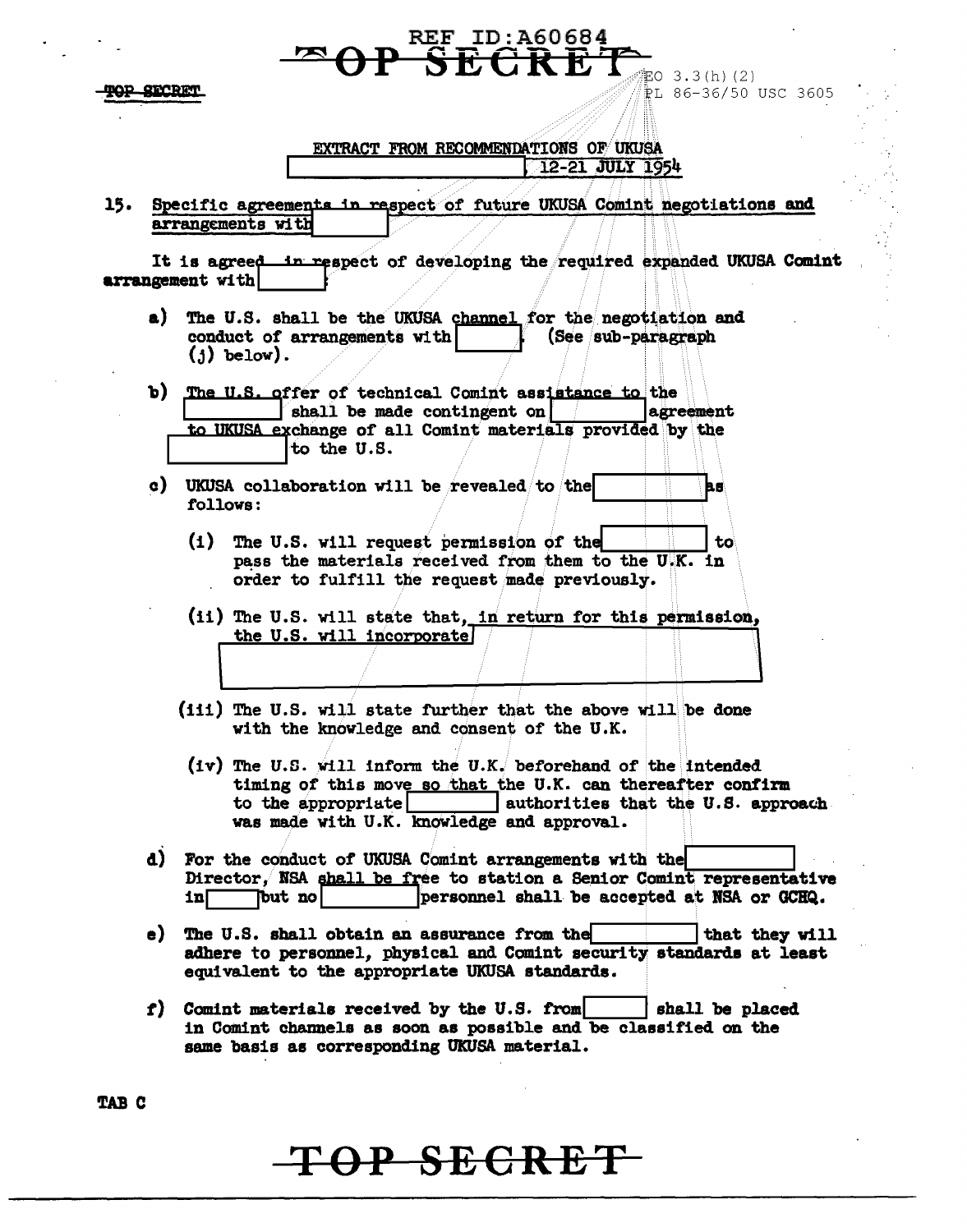・<br>EO 3.3(h)(2). PL 86-36/50 USC 3605

- g) All Comint materials and information received by the U.S. from shall be immediately exchangeable within UKUSA.
- h) In the course of new negotiations with the Comint service the U.S. shall endeavour to attain the objectives stated in paragraph  $8$  above.

POPETIDAR 1984-

- 1) The U.S. shall endeavour to complete new UKUSA arrangements within a reasonable period of time (as defined in vith! paragraph 13): thereafter UKUSA policy toward  $\blacksquare$  shall. if necessary, be mutually re-examined with a view to determining whether a new approach is required. Until the lapse of that period of time the U.K. will refrain from attempting to develop any new Comint arrangements with
- i) The RAF will withdraw from active participation in the development of the Comint aspects of the Early Warning arrangements with the  $\sqrt{ }$  as soon as the U.S. can demonstrate to the U.K. that the  $\sqrt{\frac{1}{1}}$  will receive assistance from the U.S. at least equivalent to that then being provided by the RAF in. all aspects of | Comint activities.
- k) The RAF may complete the provision of that training and equipment to which the RAF is already committed as set forth in Tab A. If the | Comint operations should reach the stage of justifying UKUSA technical Comint assistance before the U.S. is in a position to provide this assistance, the U.K., after consultation with the U.S., may provide this assistance within the exchanges specified in paragraph 5 of Appendix P to the UKUSA Agreement.
- 1) Before the RAF withdraws, the RAF may, at a time agreed by the U.S. and U.K., inform the  $|$  that, in conformity with U.S.-U.K. understanding about supply of assistance to the Comint activities, it has been concluded that the U.S. should take over assistance to the in Comint matters. and that before agreeing with this. the RAF had obtained satisfactory assurances that the | would receive full assistance from the U.S.

 $\overline{2}$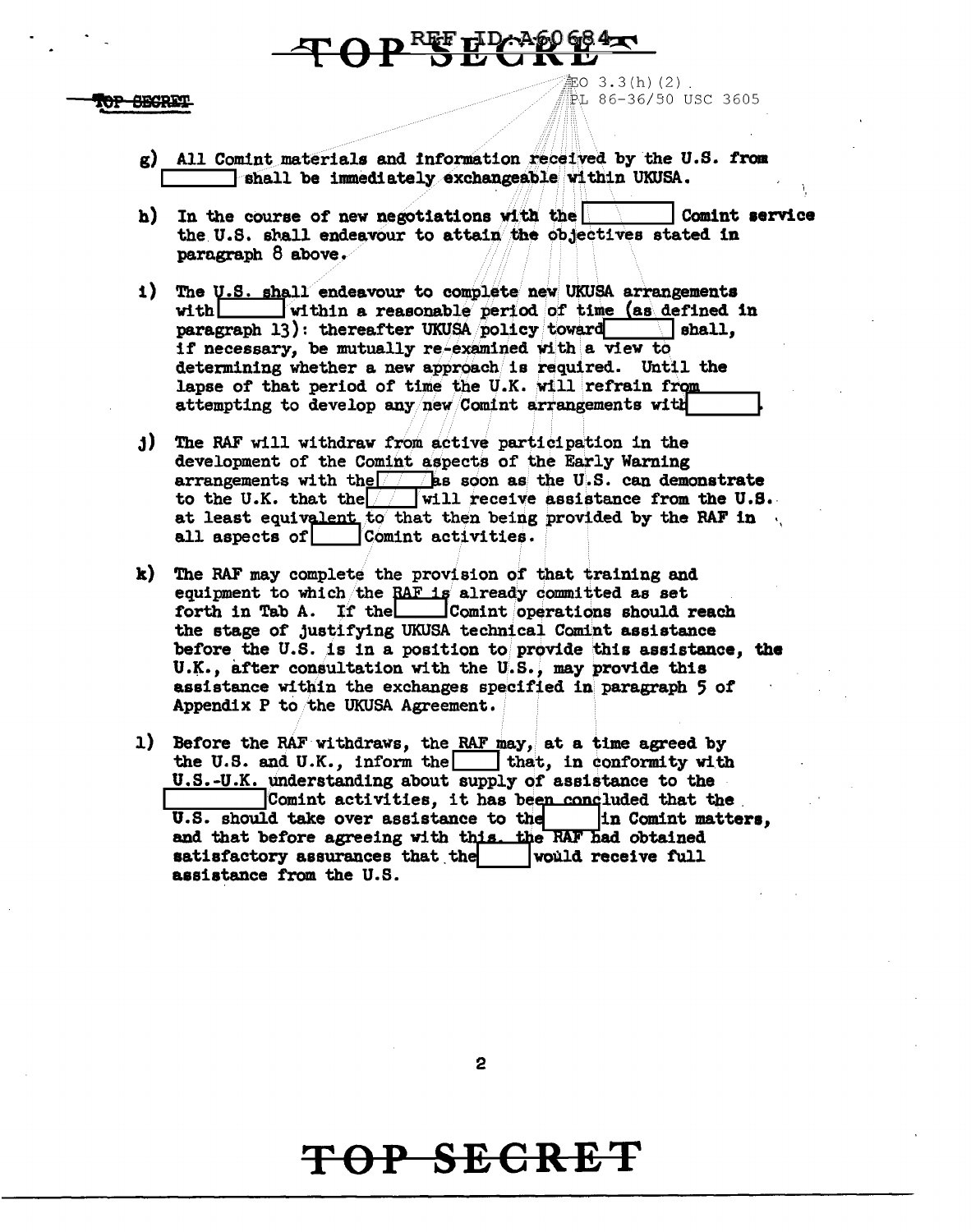| $RE_{\bigcirc}$ ID: A60684                                                                                                                                                                                                                                                                                                                                                                                                                                                                       |  |  |  |  |
|--------------------------------------------------------------------------------------------------------------------------------------------------------------------------------------------------------------------------------------------------------------------------------------------------------------------------------------------------------------------------------------------------------------------------------------------------------------------------------------------------|--|--|--|--|
| EO $3.3(h)$ (2)<br>OP SECRET<br>煎 86-36/50 USC 3605                                                                                                                                                                                                                                                                                                                                                                                                                                              |  |  |  |  |
| UKUSA COMINT REQUIREMENTS BASED ON EXISTING<br>KNOWLEDGE OF                                                                                                                                                                                                                                                                                                                                                                                                                                      |  |  |  |  |
|                                                                                                                                                                                                                                                                                                                                                                                                                                                                                                  |  |  |  |  |
| In the absence of detailed information concerning<br>1.<br>potential, it is not possible to list exhaustively the additional UKUSA Comint<br>requirements which the might be expected to fulfill. Some addi-<br>tional requirements. based on existing knowledge of<br>are listed below. These requirements should be reassessed on the<br>basis of analysis of the results of the search and developrograms indicated as the first requirement in the following list:<br>search and development |  |  |  |  |
| Intercept: Additional Targets:<br>a.                                                                                                                                                                                                                                                                                                                                                                                                                                                             |  |  |  |  |
| (1)<br>A limited search and development program to determine<br>the extent of                                                                                                                                                                                                                                                                                                                                                                                                                    |  |  |  |  |
| above and beyond<br>normal coverage assignments.                                                                                                                                                                                                                                                                                                                                                                                                                                                 |  |  |  |  |
| (2)                                                                                                                                                                                                                                                                                                                                                                                                                                                                                              |  |  |  |  |
| (3)                                                                                                                                                                                                                                                                                                                                                                                                                                                                                              |  |  |  |  |
| (4)                                                                                                                                                                                                                                                                                                                                                                                                                                                                                              |  |  |  |  |
| (5)                                                                                                                                                                                                                                                                                                                                                                                                                                                                                              |  |  |  |  |
| (6)                                                                                                                                                                                                                                                                                                                                                                                                                                                                                              |  |  |  |  |
| Intercept: Positions Required:<br>b.                                                                                                                                                                                                                                                                                                                                                                                                                                                             |  |  |  |  |
| To accomplish the above and maintain present intercept, it is<br>would have to expand from 20 positions to a<br>estimated that [<br>total of 46 positions as follows:                                                                                                                                                                                                                                                                                                                            |  |  |  |  |
| TARGET<br>Number of Positions                                                                                                                                                                                                                                                                                                                                                                                                                                                                    |  |  |  |  |
|                                                                                                                                                                                                                                                                                                                                                                                                                                                                                                  |  |  |  |  |
|                                                                                                                                                                                                                                                                                                                                                                                                                                                                                                  |  |  |  |  |
| TAB D                                                                                                                                                                                                                                                                                                                                                                                                                                                                                            |  |  |  |  |
| TOP SECRET                                                                                                                                                                                                                                                                                                                                                                                                                                                                                       |  |  |  |  |

 $\bullet$ 

 $\sim$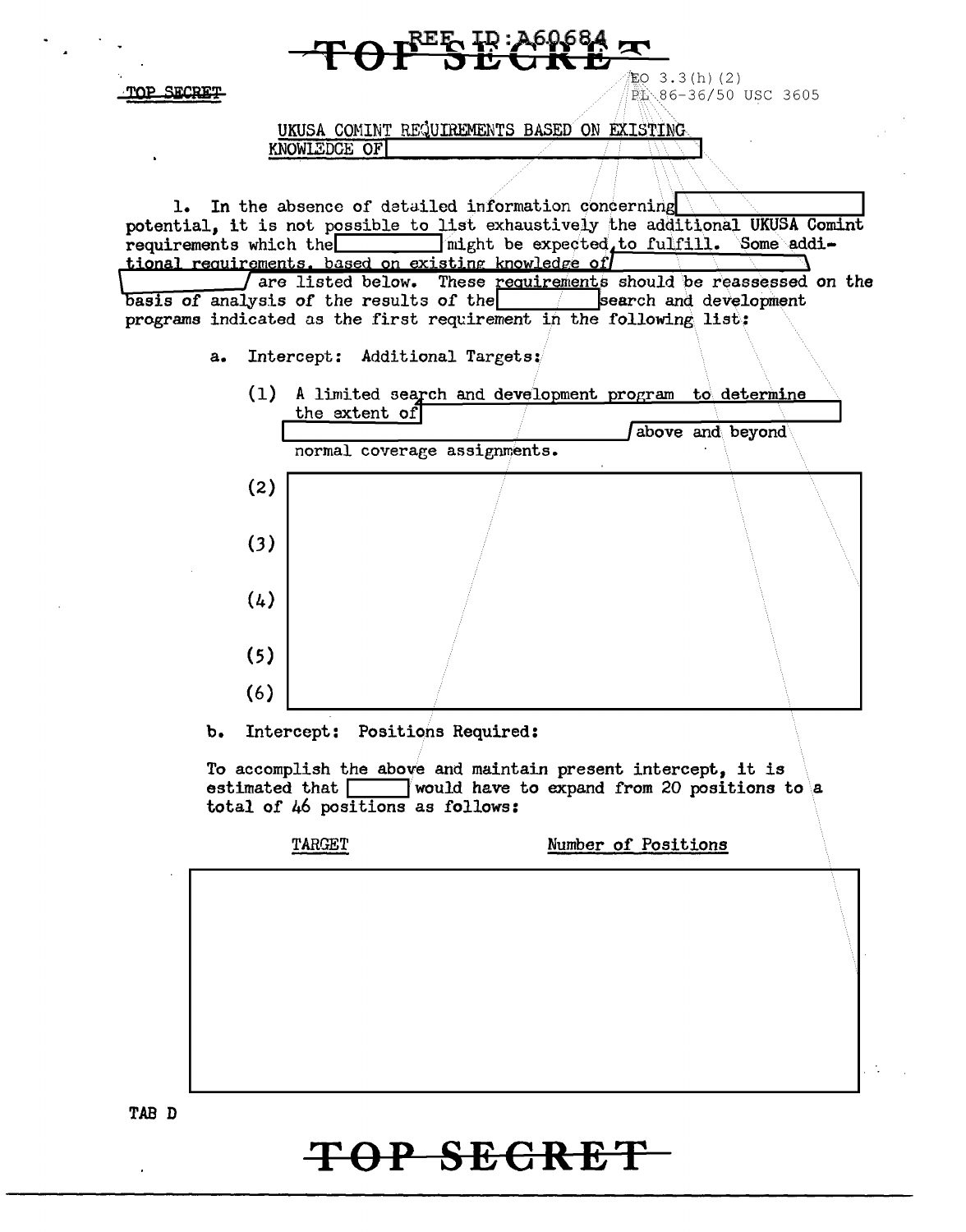### REFTIP 1460

 $\overline{\mathbf{r}}$ 

TOP SECRET

c. Improved D/F support.

d. Complete copy of traffic now received in skeletonized form.

e. Spot reports and daily Intsums to supplement the Pointof-intercept Tecsum reporting now provided, and a modification of the Tecsum. to include more material.

f. Reduction in delay in the receipt of rav material.

2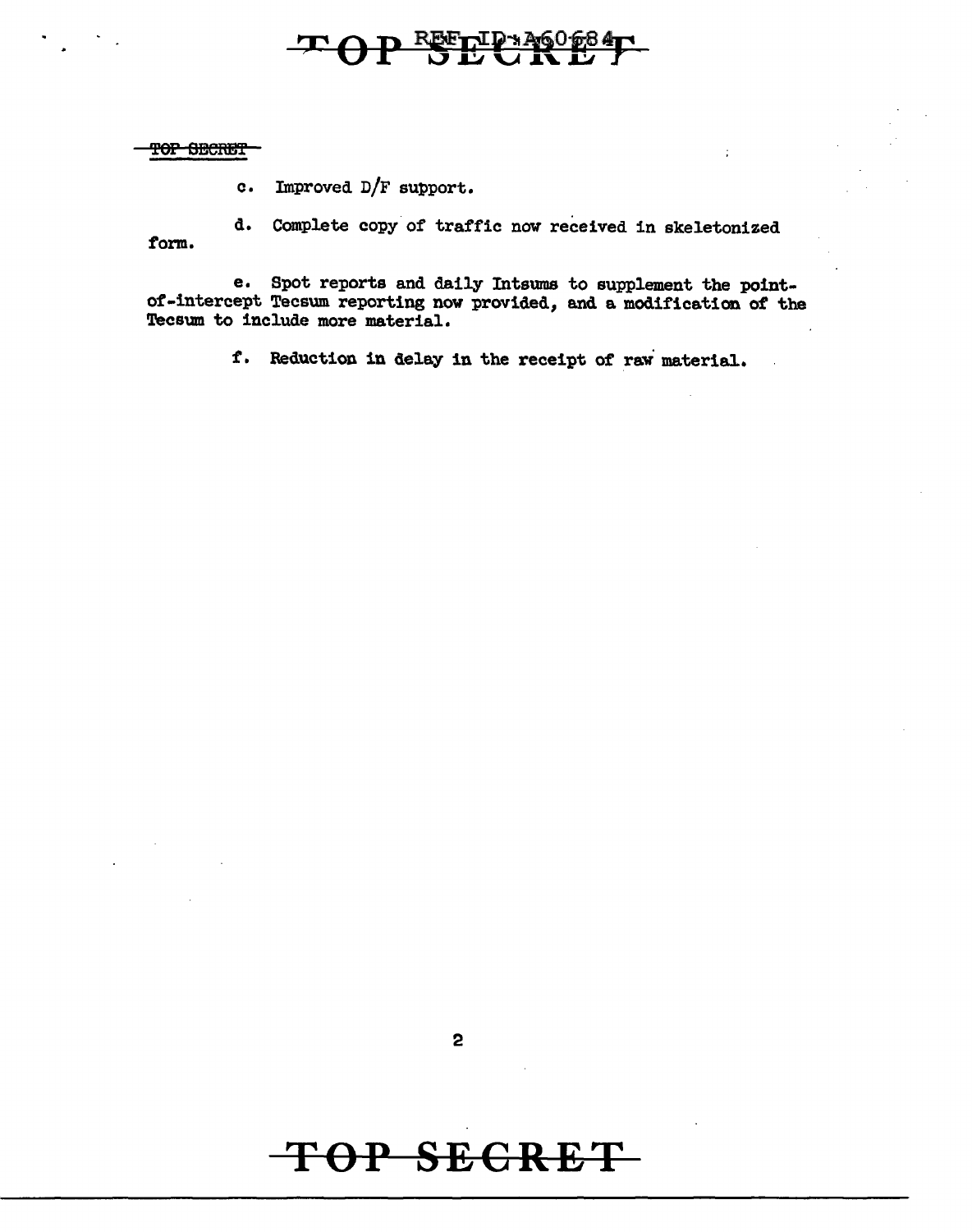### **KERT TO: POGG84**

EO  $3.3(h)$  (2) PL 86-36/50 USC 3605

TOP SECRET

TECHNICAL COMINT ASSISTANCE TO BE PROVIDED TO

1. Para. 12 d of the UKUSA Conference Report provides that the selection of

will be controlled by the Director, NSA, end the Director, GCHQ, through machinery to be agreed by them and on the basis of agreed appreciations of the technical competence of the

2. A list of technical COMINT materials which may be released is being prepared by the Director, NSA, for concurrence. to of the Director, GCHQ. The agreed list will be provided to the U.S. representatives prior to the negotiation of the agreement with

Tab E